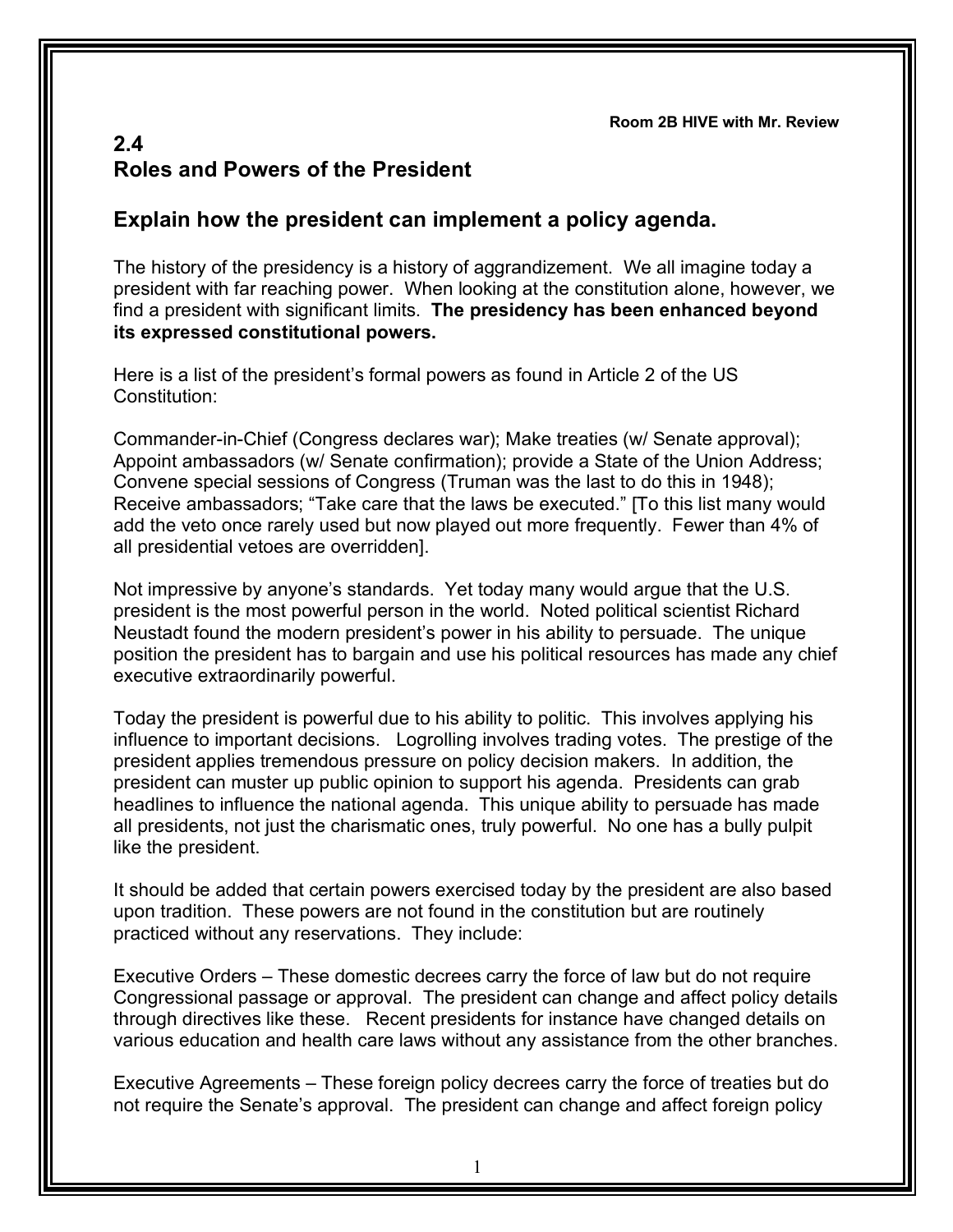without having to bother with the Senate. Recent presidents for instance have made numerous overtures in the Middle East without involving the other branches.

Executive Privilege – This privilege allows the president to seek candid and confidential advice without having to disclose details to the general public. Despite promises of transparency all presidents utilize executive privilege to keep many matters of importance outside the purview of the media.

Signing Statements – This informal power informs Congress and the public of the president's interpretation of laws passed by Congress and signed by the president. Invariably in involves an enforcement agenda that may different from the original statutory intention.

Collectively these informal powers have dramatically increased the influence and authority of the president. Few seem to notice or care. The usurpation of power by modern presidents seem to only invite our chief executive to do it more. For example, presidents have increasingly played a more dramatic role in the legislative process through signing statements. A signing statement is when a bill is signed into law but interpreted by the president differently then originally intended by Congress. In this way the president controls the legislative process. These signing statements often go unchecked. Signing statements are another example of an informal power.

The modern presidency has grown for a number of reasons. One reason the presidency has grown is the increased importance of foreign policy. The president is at the epicenter of American foreign policy decisions. Another reason for the growth of the American presidency is the growth of the federal bureaucracy. Much of this growth has been a result of economic crises. The federal government has built a larger more comprehensive safety net. The president oversees these responsibilities. Do not discount the role technology has played. The president's ability to use the media to increase the power of the office should be noted. For some, we now have an imperial presidency.

Then again, a limited government is one of our most important maxims. Limiting presidential power, both formally and informally, is no exception. Regardless of how vast presidential power has become, there are both checks and obstacles to the exercise of that power. There are still significant limits on presidential power. Some would argue these checks have made the president "a pitiful helpless giant."

Here are the primary checks that protect our democracy from unfettered presidential power:

Congress. Examples like the War Powers Act (1974) and the Budget Impoundment Act (1974) continue to limit the president's war making powers and his power over the budget.